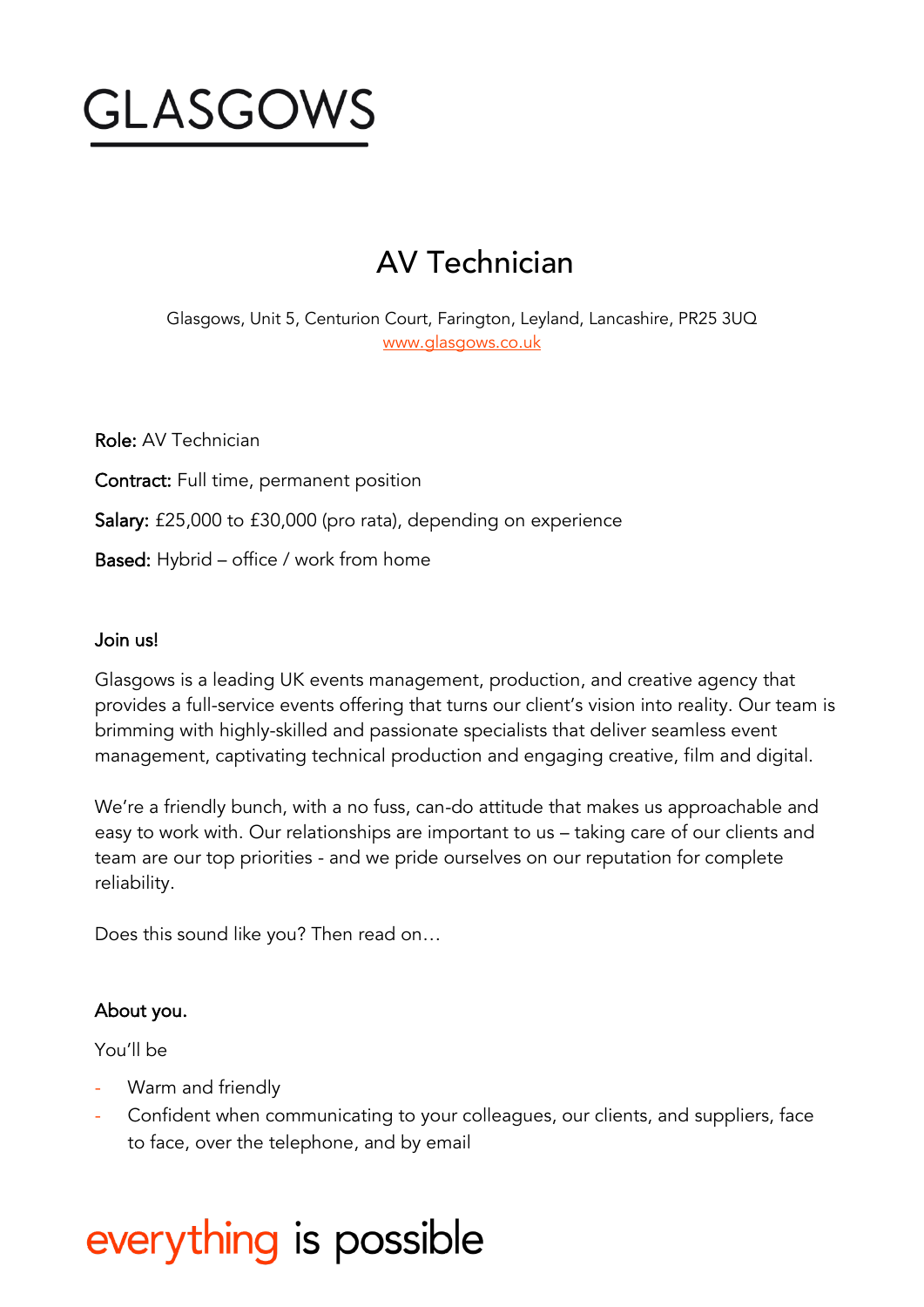- Able to thrive under pressure, in a fast-paced environment
- Highly motivated to work as both a self-starter and as part of a larger team on more complex projects

You'll have

- Keen attention to detail
- A strong technical background across all AV disciplines
- Competency across a range of software and hardware platforms
- A pro-active attitude and above all a willingness to get involved and take on responsibility
- A demonstrable track record within the live events industry
- A passion for all things technical in the live event arena and a desire to ensure we continue to be at the forefront in our industry

# The role: AV Technician.

This is an exciting opportunity for someone with a strong technical background across AV disciplines and having worked with similar agencies or freelance in the delivery of conferences and events for public, private and third sector clients for at least 2 years.

As AV technician you'll

- Play an integral part in the technical production team, fulfilling a wide range of key tasks to support the technical production and warehouse operations for the company, including:
	- Testing, maintenance, and preparation of a wide range of stage set, audio, video, lighting, rigging, and IT equipment for productions and dry hires to the highest standard
	- Prep and de-prep equipment in and out of the warehouse
	- On-site setup, operation and dismantling of AV equipment
	- Taking the technical lead on small to medium events
	- Maintenance and servicing of equipment including PAT testing and repairs
	- Production of scale floorplans, using Visio / AutoCAD
	- Delivery of equipment to event venues using company vans
	- Booking of freelancers and liaising with suppliers, booking X-hire equipment
	- Loading and unloading of vans / trucks
	- Compiling AV quotes and client liaison
	- Undertake site inspections and reports
	- Administer the systems and procedures provided for the management and tracking of equipment and assets
	- Provide support to the production managers